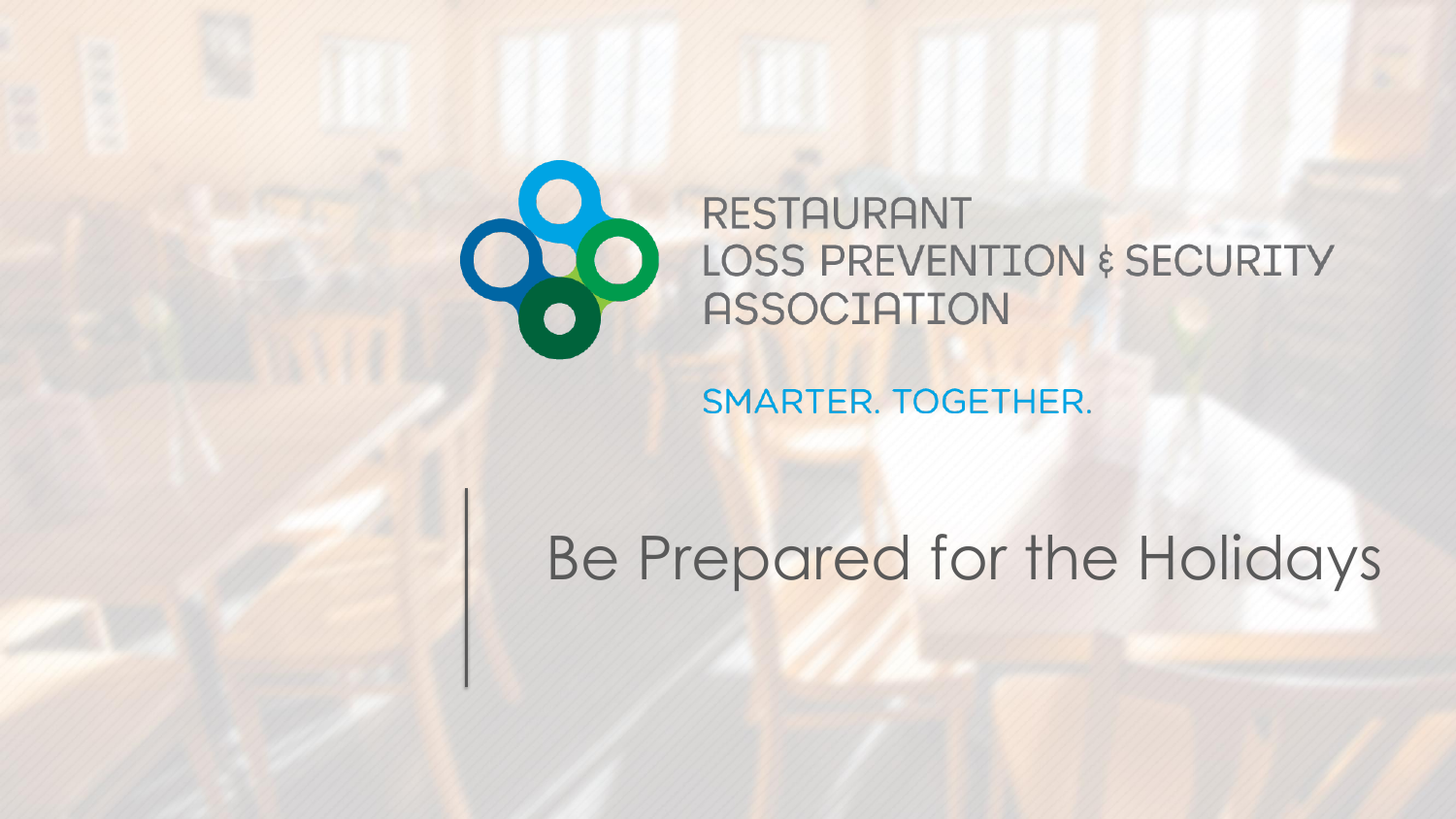### Disclaimer

RLPSA is distributing this eBook for informational purposes only. All recipients should consult legal counsel concerning legal issues affecting their respective businesses, including whether to implement the tools, best practices, and processes discussed in the following presentation. The following communication should not be construed as established requirements or policies applicable to every organization.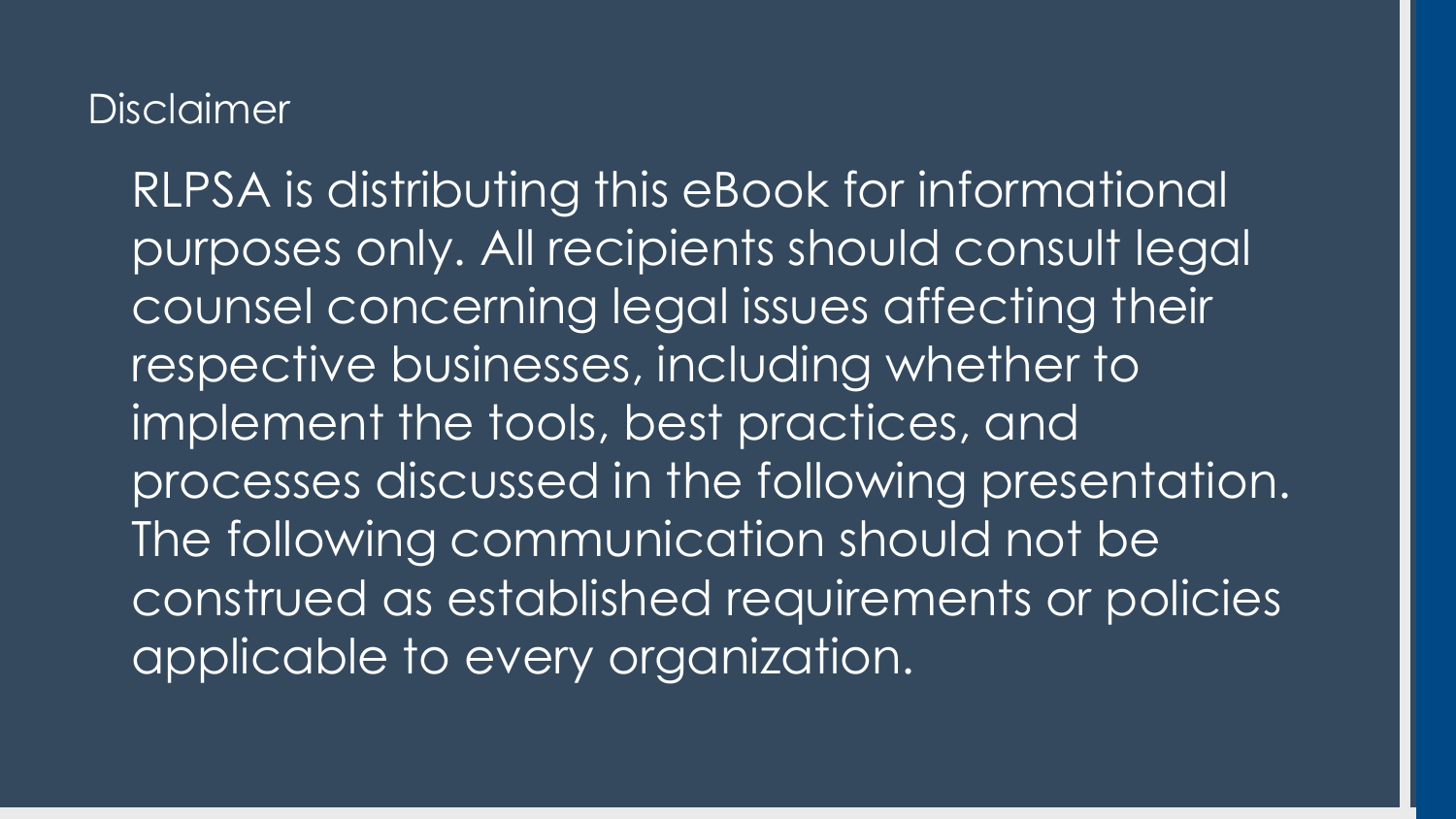## **Objective**

- **Identify Holiday Season restaurant security**
- **Review holiday fraud prevention**
- **Share tools & resources**

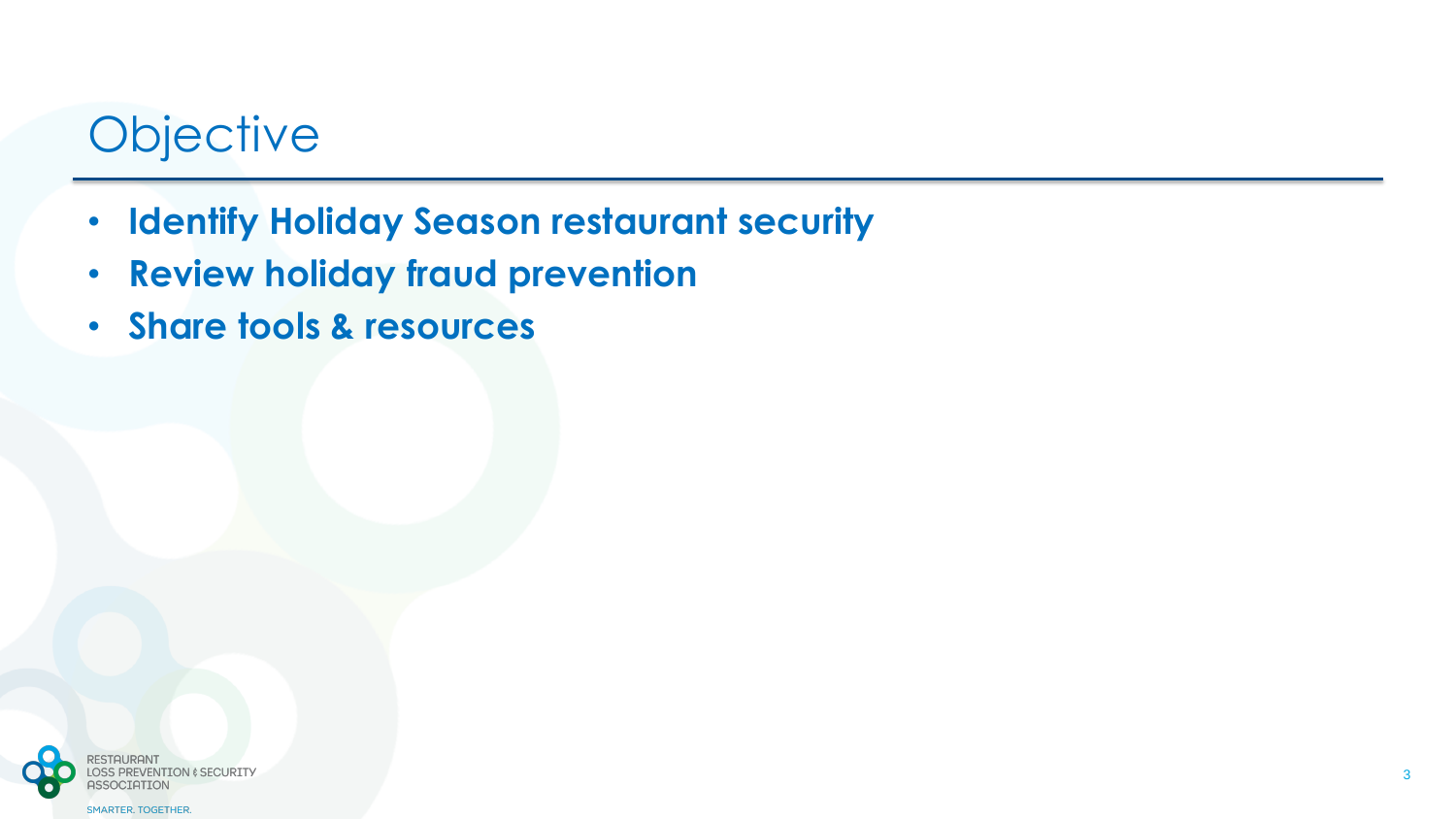## Restaurant Security Equipment **Lighting**

- **Ensure parking lot lighting throughout the night**
- **Adequate lighting around designated employee parking areas**
- **Ensure employees park in well-lit areas**
- **Encourage employees to report lighting issues to management**

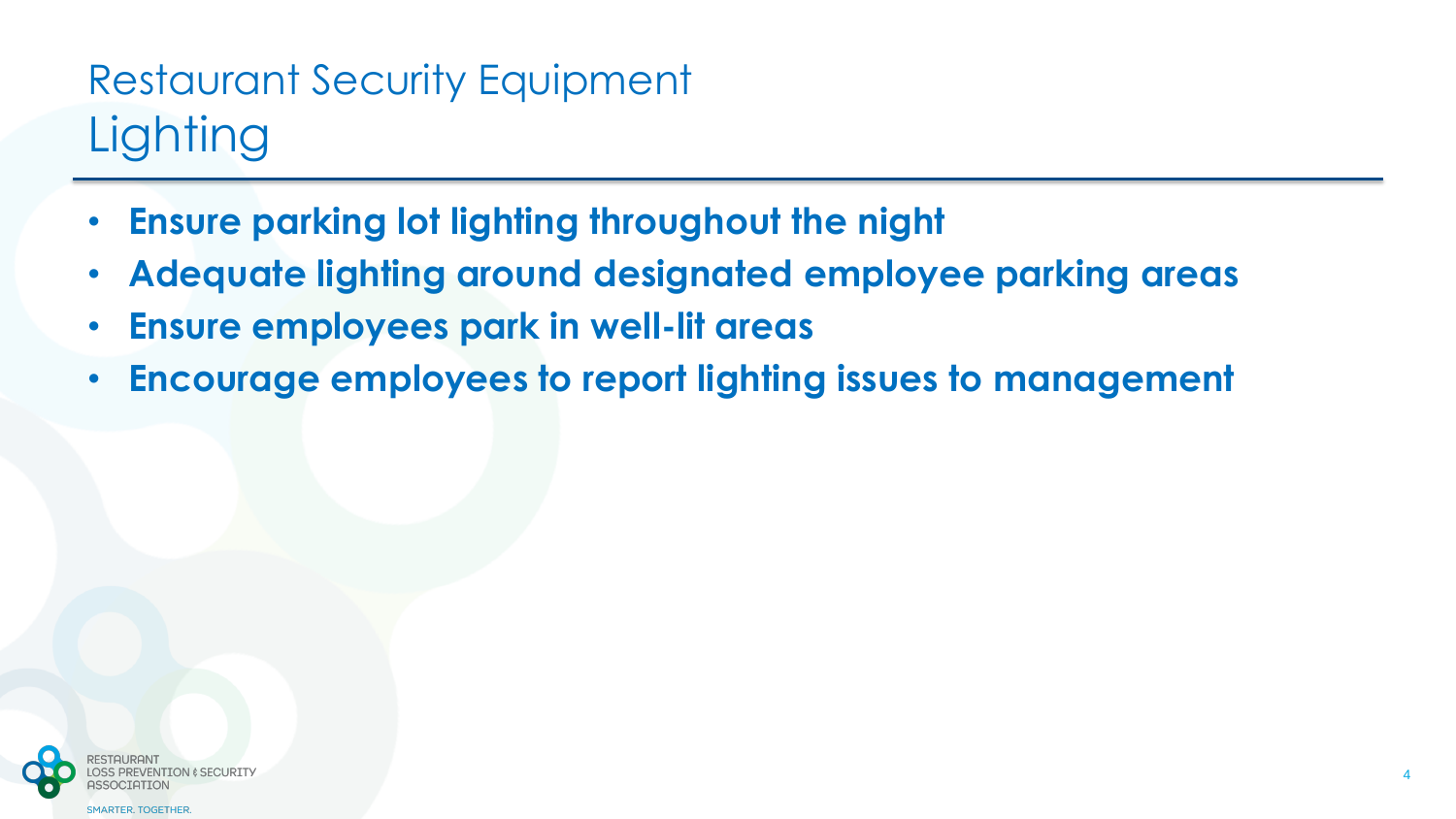### Restaurant Security Equipment CCTV Systems

- **Ensure all cameras are functioning and recording**
- **Ensure management teams know how to review video**
- **Ensure camera angles capture needed views**



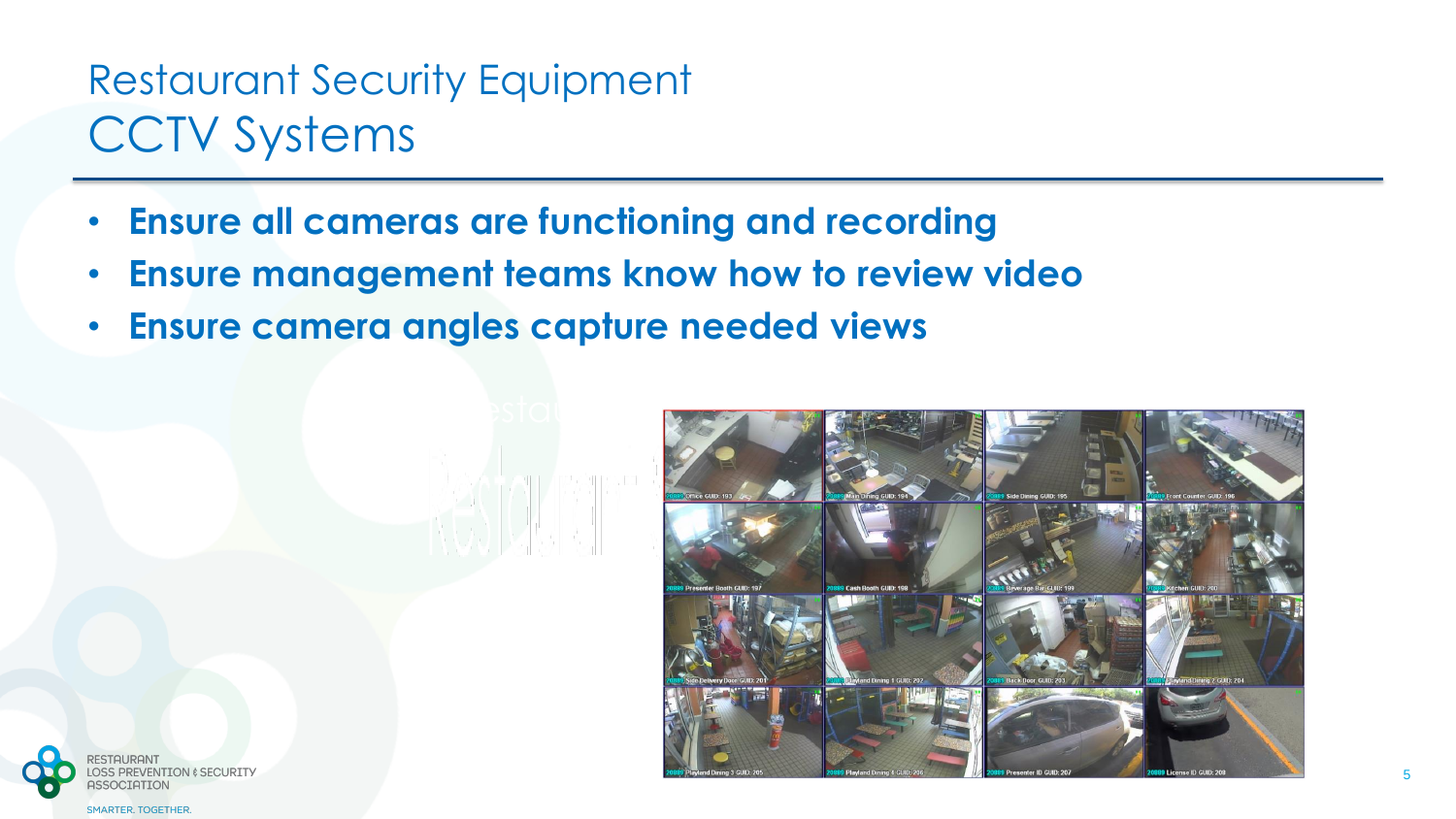## Restaurant Security Equipment Alarm Systems Locking Hardware

- **Revisit panic alarm procedures**
- **Utilize burglary alarm systems when restaurant is closed – consider cellular back up**
- **Review options for adding panic buttons as needed**





- **Managers have keys?**
- **Back doors / side doors / roof hatch locks functional?**
- **Ensure drive thru windows are able to latch and secure upon closing**
- **Update emergency contact lists**

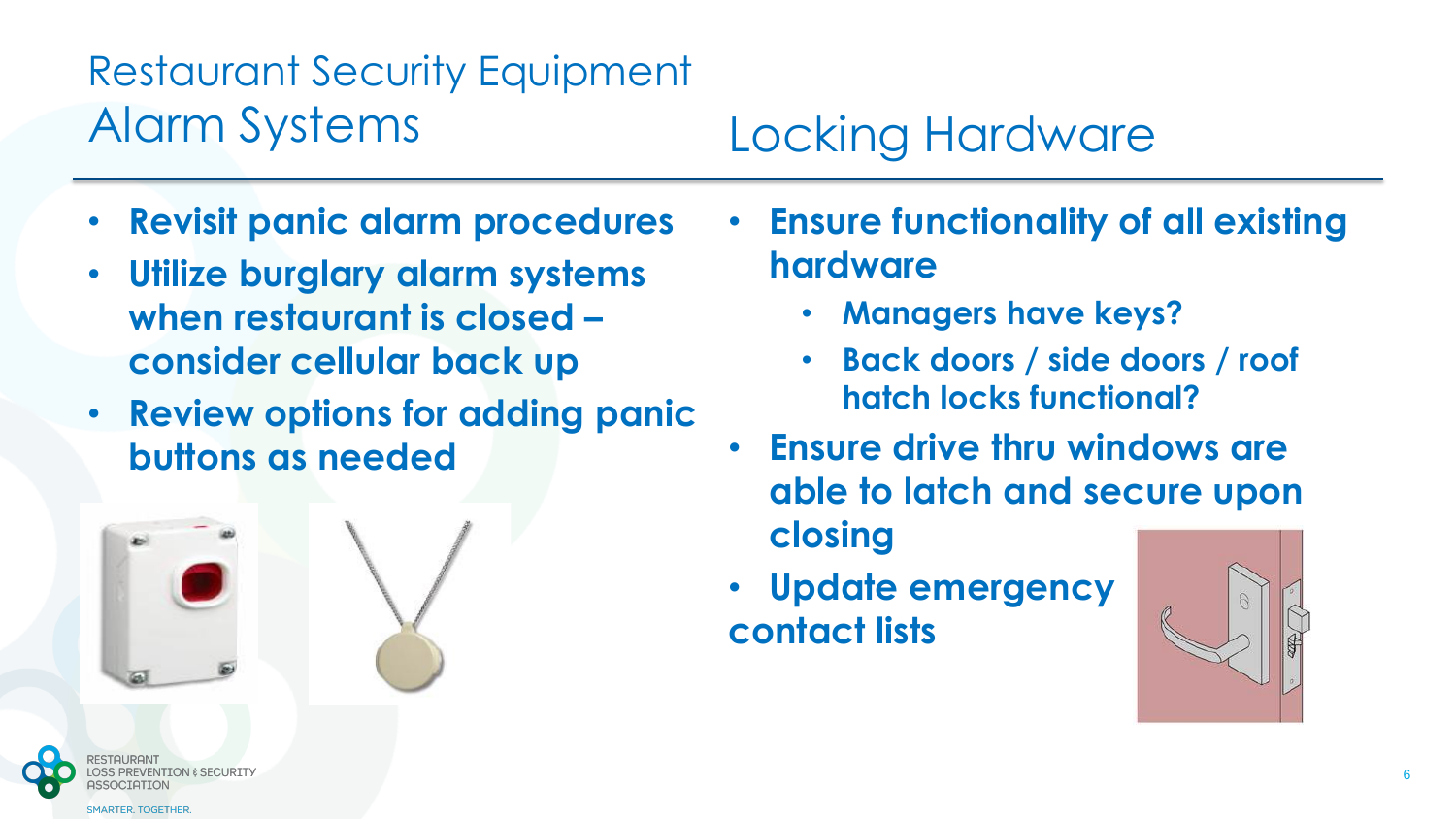### Restaurant Security Procedures Cash Management

- **Review deposit procedures with all members of management**
- **Conduct skims every 2 hours (or as directed)**
- **Review counterfeit money procedures with all members of management and drive thru cashiers**
- **Process payments in view of customer**
- **Arrange adequate change orders ahead of holidays**
- **Those with Time Control, Dual Control, or Limited Access features on safes (i.e., CIT Only Access) should have visible Labels outside the store/restaurant and on the safe.**

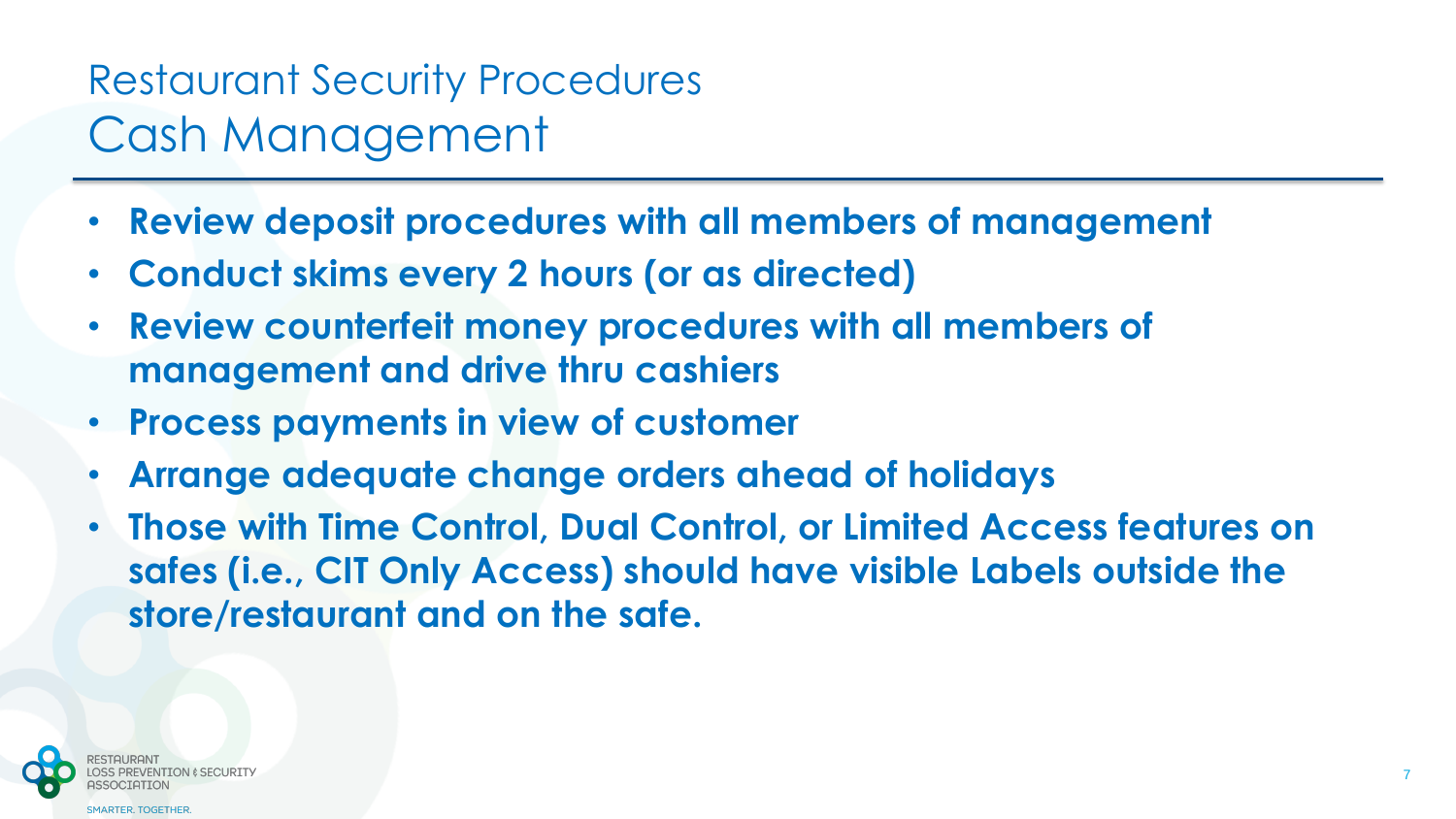### Restaurant Security Procedures Procedure During a Robbery

- **During a robbery, always comply with the suspect's demands**
- **Do not hesitate or argue**
- **Do not stare at the suspect(s) or make any sudden moves that may endanger anyone's safety**
- **Do not pursue the suspect(s)**
- **Only when safe, note details of the suspect(s) and vehicle information**
- **Call the police**
- **Continued crew member / management training**



stay calm, cooperate, collect details, call the police mantener la calma, cooperar, recoger detalles, llamar a la policía

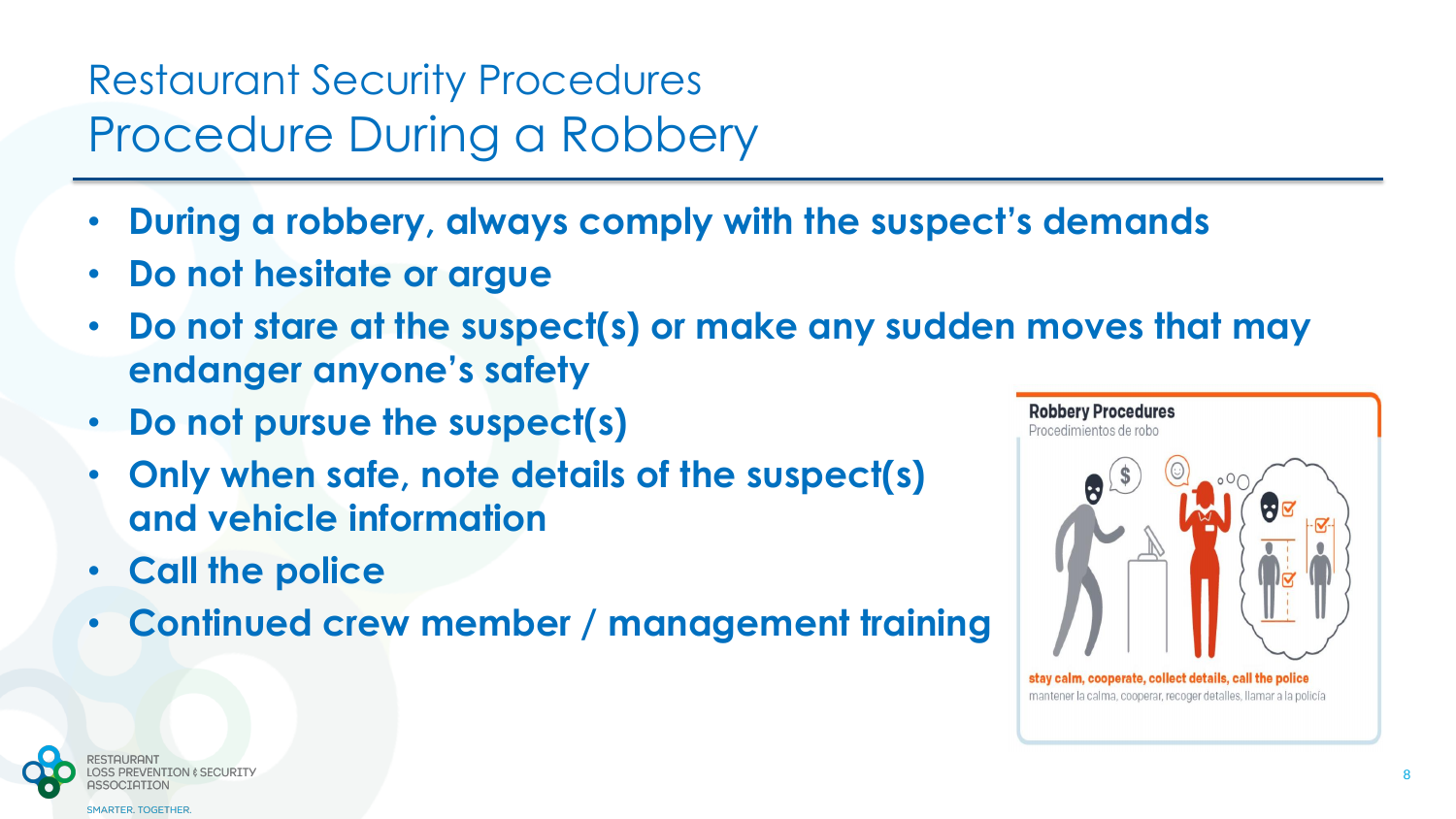### Restaurant Security Procedures Staggered Method Open/Close 24 Hours Operation

**To ensure employee safety when entering or leaving the restaurant**

- **Arrive together** 
	- **- meet elsewhere, then arrive all at once**
	- **- drive around entire building to ensure property is clear and safe to exit vehicle**

**Recommended minimum of (3) employees with at least (1) manager**

- **Only serve drive thru guests in vehicles**
- **Keep Drive thru windows shut and locked**

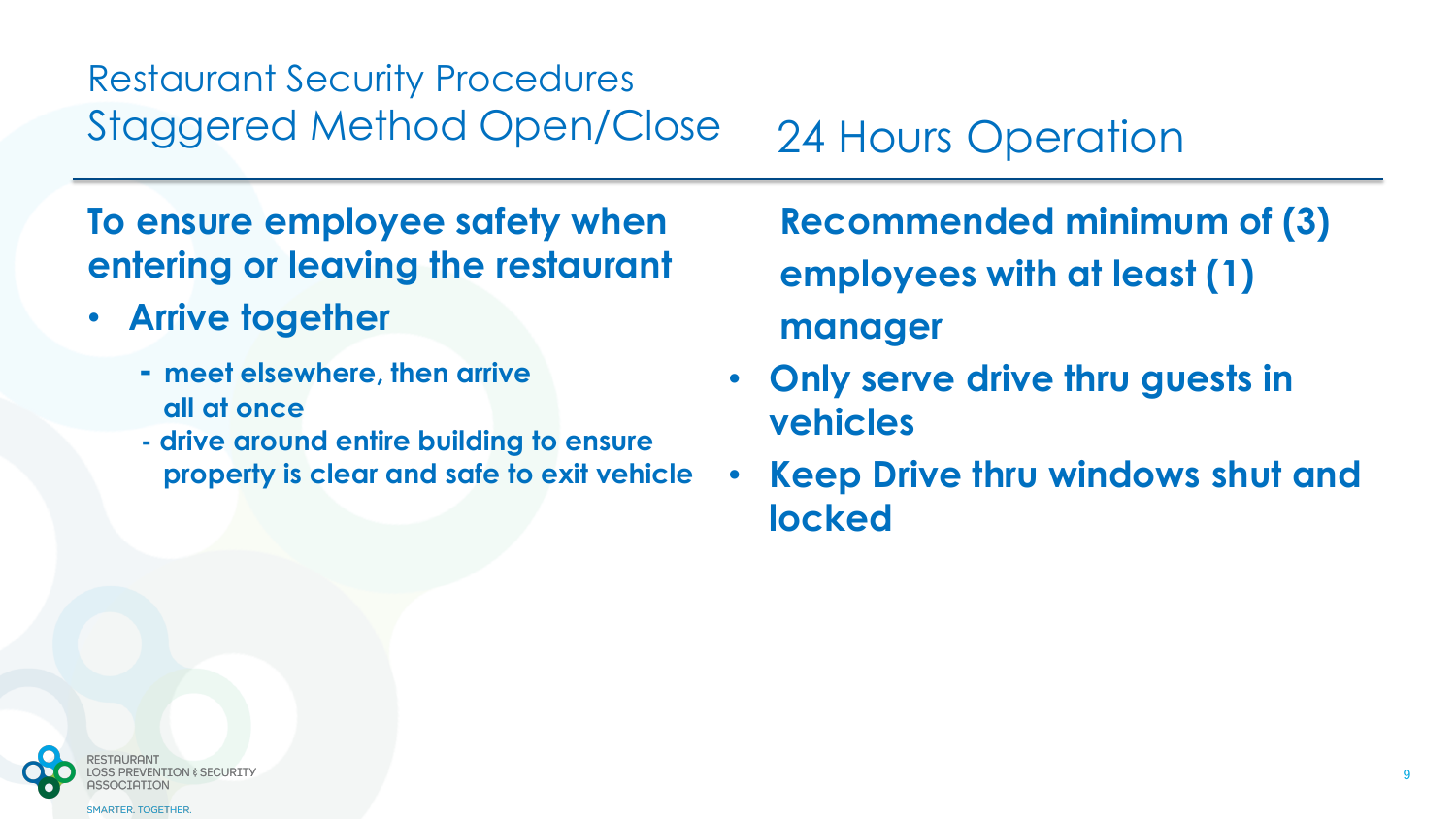### Restaurant Security Procedures Back Door Travel Paths

- **Keep back door secured and alarmed when not in use**
- **Avoid opening back door during non-daylight hours (late night/early morning)**



- **Ensure management are conducting routine travel paths inside/outside of restaurant**
- **Check outside surroundings at night from inside of the restaurant**
- **Report suspicious activity**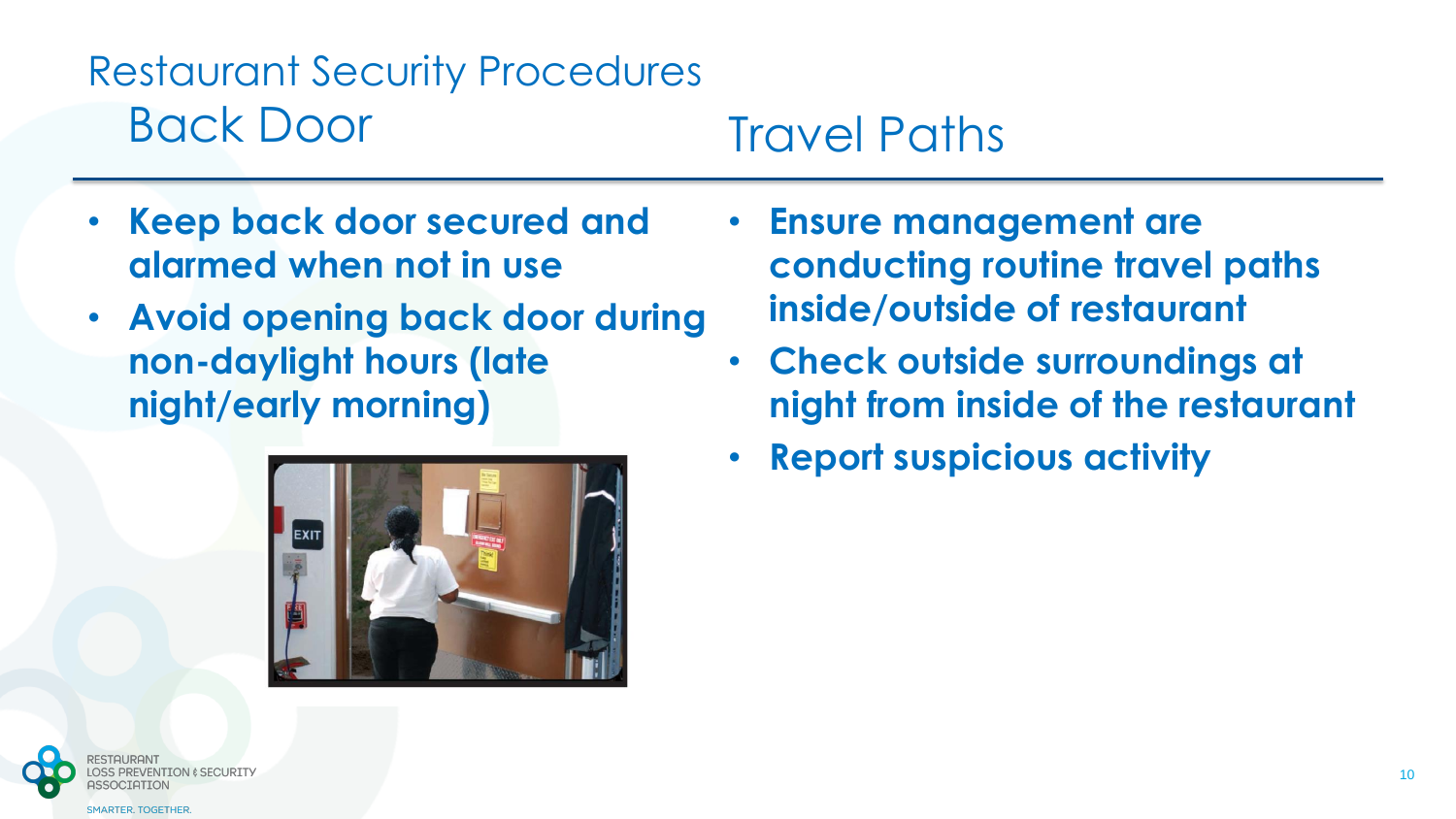### Scams / Hoaxes

### **Phone Theft Scam – Theft by Trickery**

- **Overnight Shifts are often targeted**
- **Suspects may have knowledge of employees and operations**
- **Suspects may claim a "Life safety" event, demanding an evacuation**
- **Employees must notify law enforcement immediately**

### **Impersonation of Officials**

- **Authorized personnel**
- **Unauthorized personnel**
- **Friends/Family**
- **Restaurant's staff**

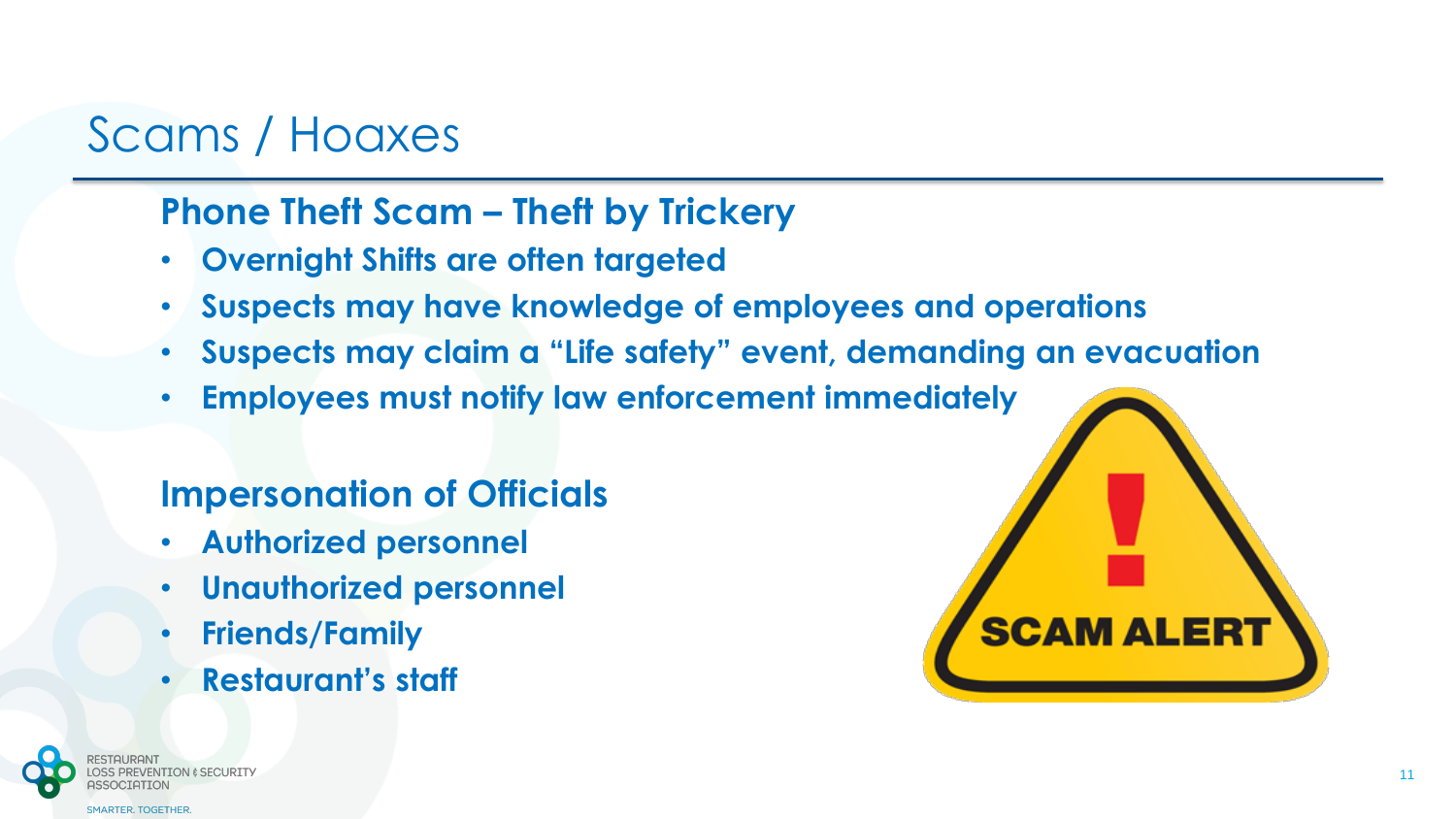### POS Theft/Fraud

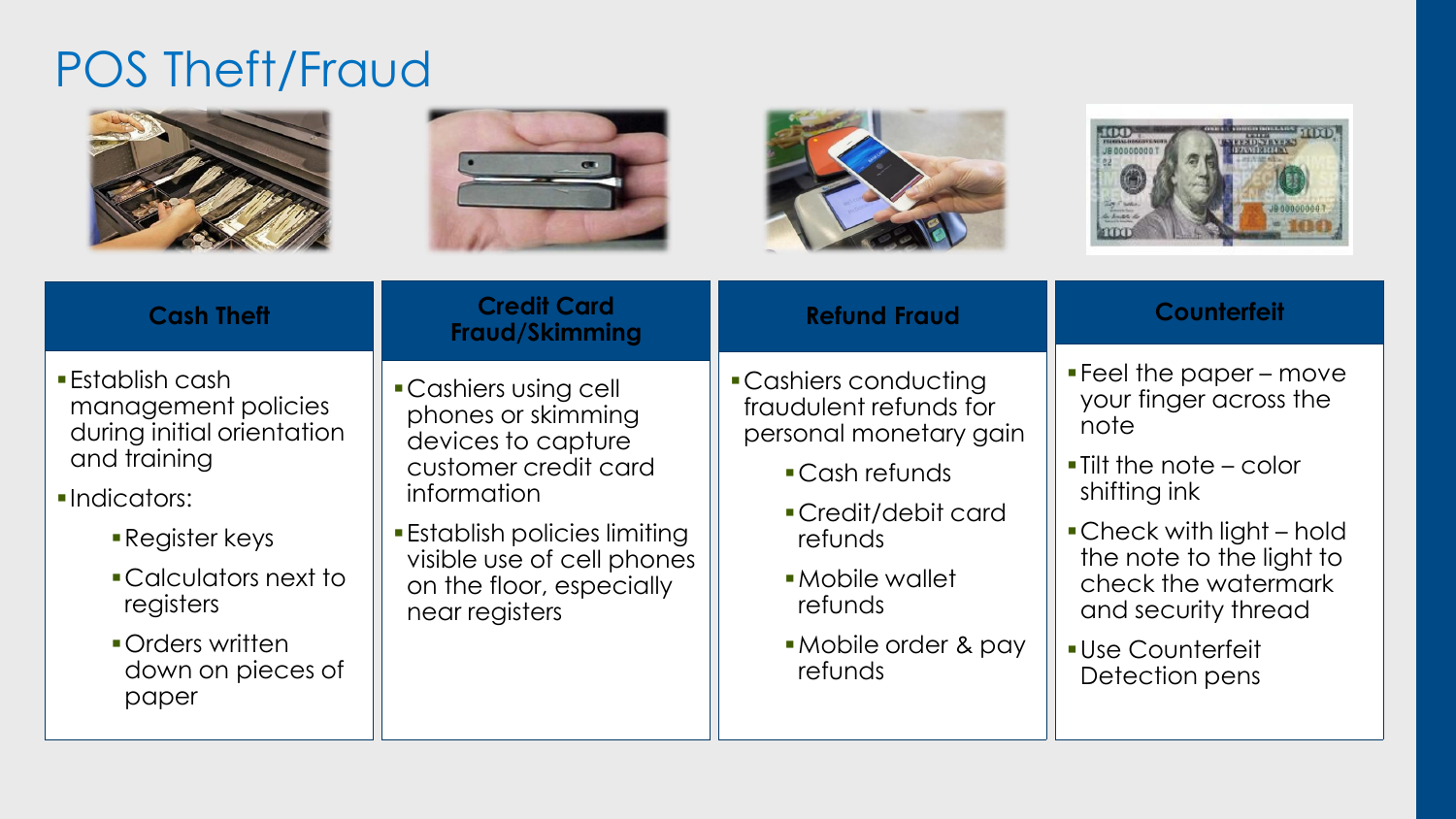### Tools & Resources

**Employee Handbook Review**

- **Review sections of employee manual dealing with security**
- **Have employees review training videos regarding robberies and other topics**
- **Consider an employee 'Read & Sign' covering robbery procedures, expectations to report lighting concerns and other safety and security-related topics**